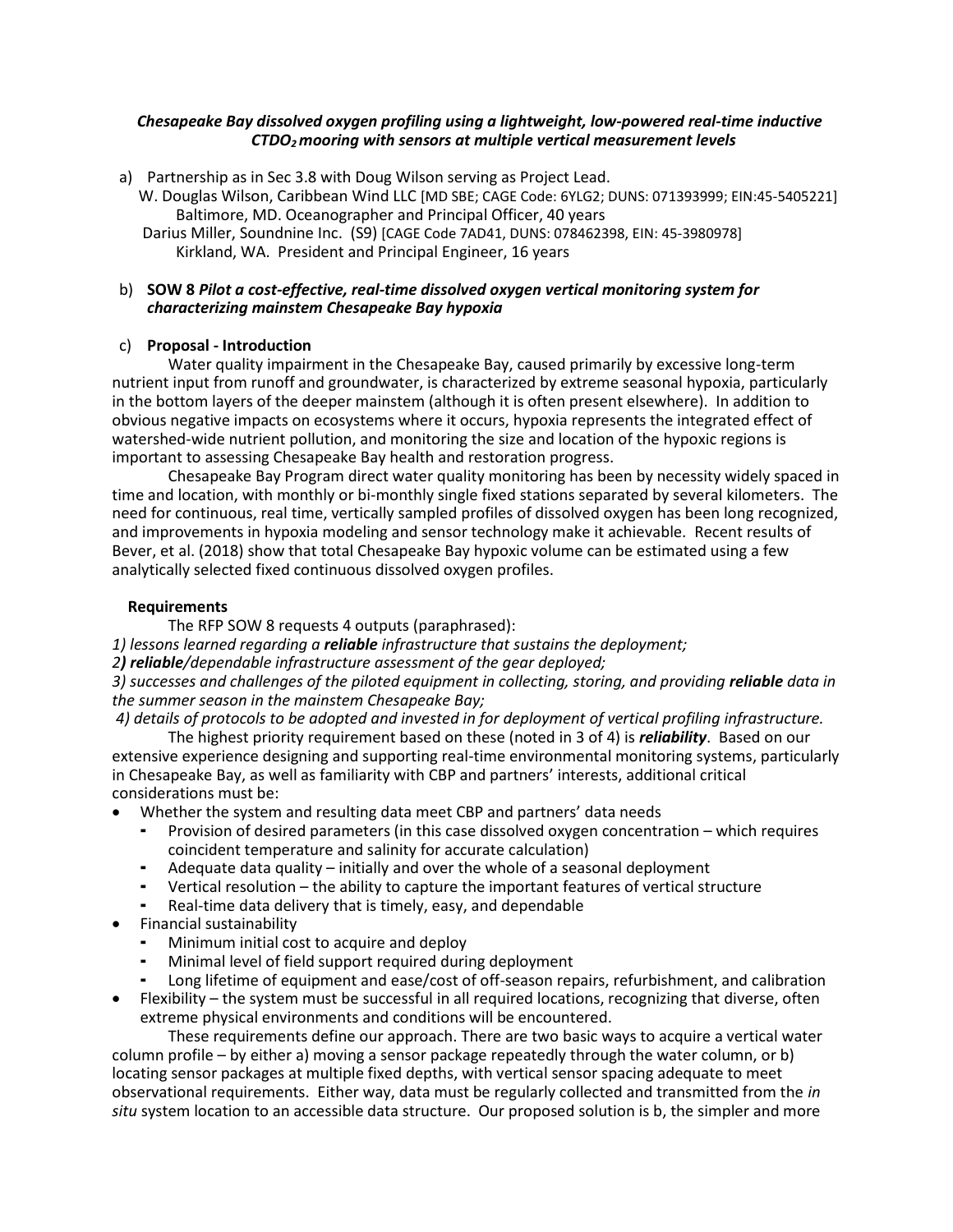reliable of the two options. This is described below, with rationale for how the approach best fits these requirements.

#### **Approach** *A lightweight, low-powered real-time inductive CTDO2 mooring with sensors at multiple vertical measurement levels*

Sensors will be independent, integrated temperature / conductivity / dissolved oxygen (pressure optional) modules developed by collaborator Darius Miller, President and Principal Engineer at Soundnine. Units collect data and transmit inductively, clamped to a semi-taut mooring line with a surface data collection and cellular transmission buoy (Soundnine UltiBuoy). T/C/P sensors with inductive modems are manufactured by Soundnine Inc., and will integrate OEM fluorescence-based microDOT Dissolved Oxygen modules supplied by Precision Mechanical Engineering. *(Deliverable 2)*

# *Why fixed sensors instead of a profiler?*

#### *Reliable*

- No moving parts, robust (but adjustable) attachment to mooring cable.
- Extremely low power, 2 AA LiSOCL<sub>2</sub> batteries will power sensors for a season at 15 minute sampling.
- Redundant data storage within each sensor and controller within the platform.
- Proven hardware with accurate individual sensor components
- Controller / communications buoy designed to be fully submersible to 10 meters to remain semitaut and withstand surface wave conditions in any Chesapeake Bay water depths

# *Sustainable*

- Sensor modules are low cost (estimated \$4-5K) so spares are affordable
- Protected from fouling, modules and sensors should not require cleaning during season
- ⁃ Full mooring with sinker is hand-deployable/recoverable by two people using a small boat *Flexible*
- Modular components
- Works in any depth deep or shallow found in Chesapeake Bay
- Designed to withstand extreme Chesapeake Bay wave conditions

# *Meets Data Needs*

- Samples are collected simultaneously at a prescribed fixed time interval
- Analysis below shows that a reasonable number of sensors can achieve accurate measurement of vertical hypoxia structure while still maintaining the reliability and sustainability advantages of a simple 'no moving parts' platform.
- Data are stored in two locations internally and transmitted in real-time to Soundnine's cloud-based storage system, where data QC will be performed per US IOOS QARTOD methodology [\(https://repository.library.noaa.gov/view/noaa/18659\)](https://repository.library.noaa.gov/view/noaa/18659) The data will be made available to CBP and partners with low time latency and will include QC flags. Low power consumption of inductive technology allows 15-minute sampling for a full season deployment *(Deliverable 3)*.

While a single profiling instrument is an alternative approach, our experience with these devices is that they have more structural and logistical complexities and failure points (both in the profiling mechanism and in the mooring/structure supporting the profiler). These increase the risk of service visits in-season (cost) and associated periods of missing data*. Reliability is maximized by using the simplest solution that meets the requirements.*

#### **Analysis**

In evaluating the fixed vertical sensor approach, we considered, as Pilot example, deployment at CBP fixed monitoring station CB4.3E (38.55624 N, 76.39121 W) – about 2.5 km east of CBIBS Gooses Reef buoy, where there is real time surface environmental data nearby from GR, as well as bottom DO and pH data *(Deliverable 1)*. Additionally, this station is in a reasonably deep location (21-22m) and out of shipping channels (a problem when surface buoys are required for real-time communications, addressed below).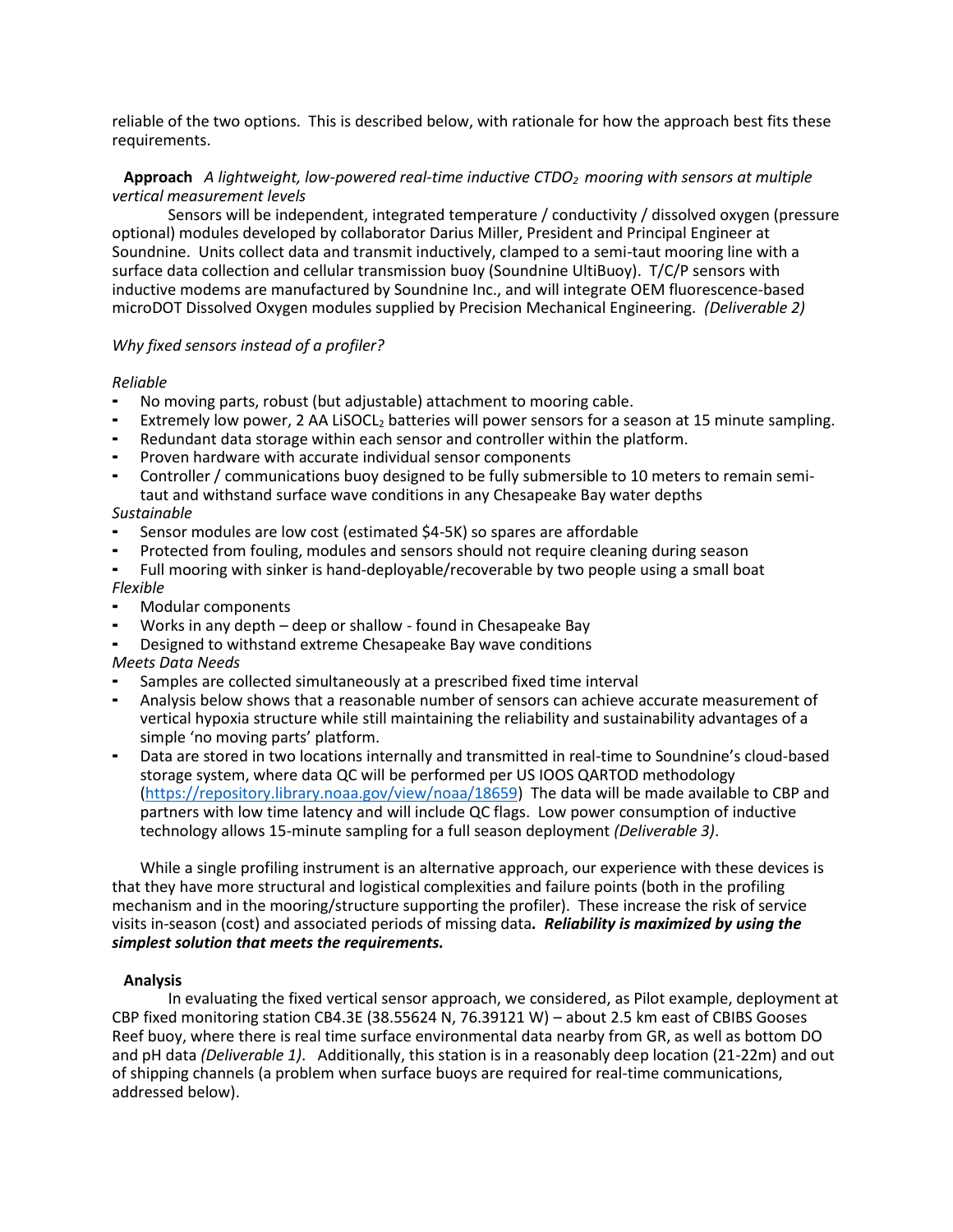Figure 1A shows CB4.3E DO profiles from 2002-2018 June/July/August/September. With the assumption that we want to be able to at least match the ability of the existing sampling to resolve structure and measure vertical extent of hypoxia (DO < 2.0 mg/l) for use in DO volume estimates and forecast model comparisons, simulations were run with various fixed sensor depths. Table 1 shows how well different vertical sensor arrays capture full water column Vertical Hypoxia Extent - the amount of the vertical water column with dissolved oxygen concentration below 2.0 mg/l. For station CB4.3E, reasonable results can be achieved with as few as five or six sensors – graphical comparison of the sixsensor model is shown in Figure 1B. This is a preliminary analysis of sensor depths; it is likely that more rigorous placement analysis would reduce uncertainty even further.

| Number of | Depths (meters)           | $R^2$ | % Variance | <b>RMS Error</b> |
|-----------|---------------------------|-------|------------|------------------|
| Sensors   |                           |       |            | (meters)         |
| 21        | [1,2,3,,19,20,21]         | 0.999 | 0.994      | 0.22             |
| 11        | [1,3,5,7,,17,19,21]       | 0.994 | 0.985      | 0.33             |
| 10        | [1,5,7,9,,17,19,21]       | 0.993 | 0.984      | 0.33             |
| 9         | [1,6,9,11,13,15,17,19,21] | 0.990 | 0.977      | 0.42             |
|           | [1,6,9,12,15,18,21]       | 0.988 | 0.977      | 0.46             |
| 6         | [1,7,11,15,18,21]         | 0.982 | 0.964      | 0.55             |
|           | [1,7,12,17,21]            | 0.978 | 0.980      | 0.63             |

Table 1. Analysis of performance of various configurations of number and placement of vertical sensors

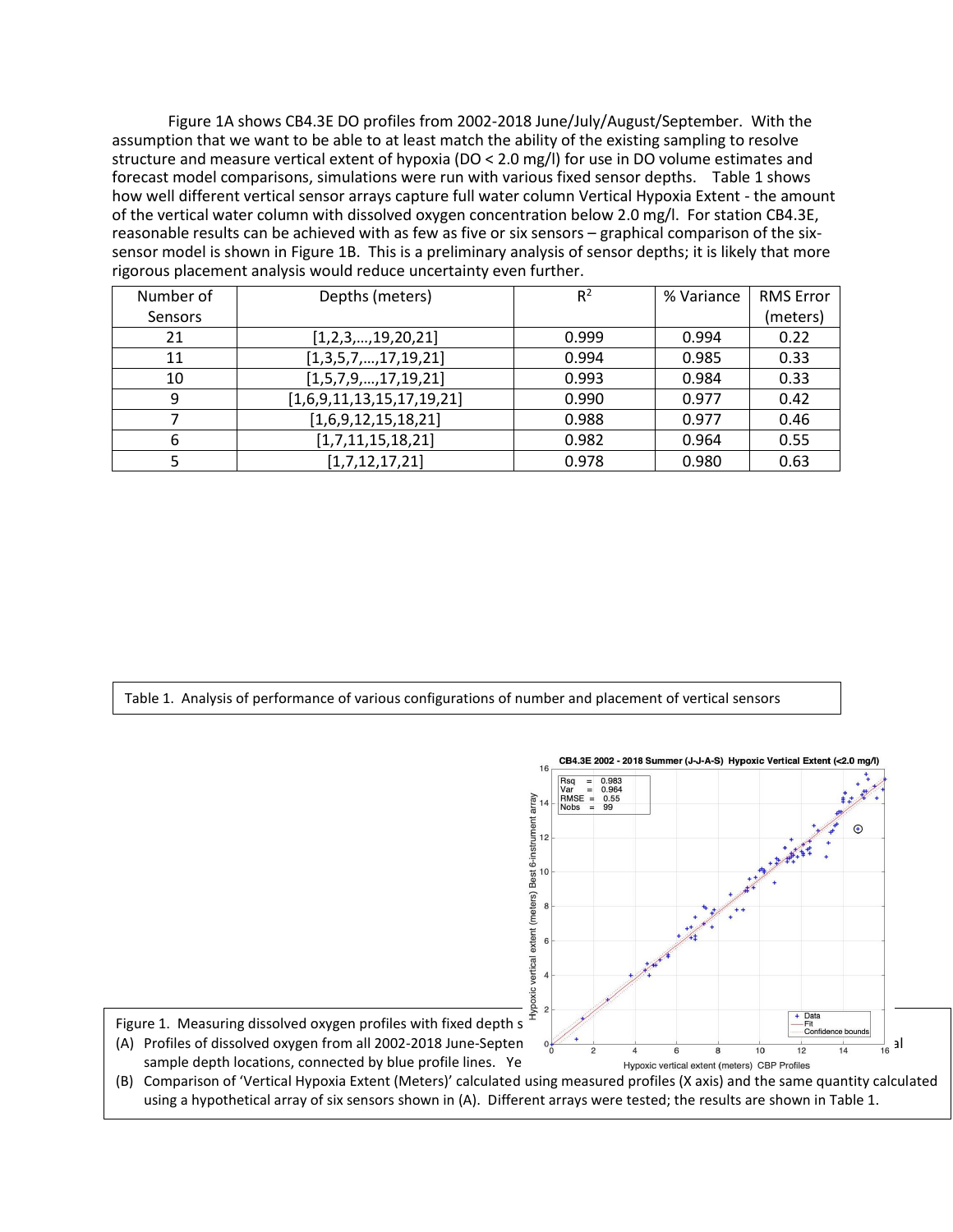

Rendering of Soundnine Inductive TCO(P) module, without cover showing sensors (left) and with protective antifouling cover (right). **25 cm**

**electrode 1 m 3/16" Wire Rope 1/4" Jacket OD 7 m TCO** (P) Inductive se **11 m 22 m** Water is the current return **Water Depth** path (ground) for inductive signal travelling through wire rope **15 m 18 m 21 m electrode**

**50 lb. Pyramid Anchor ¼" Galvanized Chain**

**Polyurea encapsulated closed-cell HPDE foam**

• **SoundNine UltiModem Inductive Modem**

**SoundNine UltiBuoy with** • **DANTE Controller** • **Cellular Telemetry, GPS**

*Task 1*: Kickoff meeting with Project Leads; current efforts; pilot locations. We are suggesting CB 4.3E for proximity to GR CBIBS; for moderate depth; for not being in conflict with shipping lanes. At this point in the timeline, application to USCG for Private Aids to Navigation should occur. The shipping lane issue can be problematic; many of the deep stations in the Chesapeake Bay where hypoxia is significant (including those considered in Bever, et al.) are located in designated ship channels where ship strikes are likely to damage a surface transmitting buoy (and where it is unlikely US Coast Guard will approve Private Aids to Navigation permits). We would work with VIMS researchers (see Letter of Support in (h)) to determine if there is a better (with respect to model validation) pilot location. Ultimately, we would work with them to find long-term solutions to this problem, including developing an optimal sampling array for non-conflicting locations, possibly utilizing interim non-real-time profiles with subsurface upper floats (for in-channel testing), as well as optimal vertical sensor placements. This inductive technology also lends itself to subsurface vertical arrays with a horizontally offset surface transmission buoy.

*Task 2:* We propose the *lightweight, low-powered real-time Inductive CTDO2 mooring with sensors at multiple vertical measurement levels* approach. This approach is based on our experience and our understanding of the project requirements. Establishment of details during Task 2 provides an opportunity to work with project leads to refine the approach to explain, modify, and finalize designs and protocols to make sure all requirements are met. A preliminary QAPP outline will be developed (ref. <https://www.epa.gov/sites/production/files/2015-05/documents/assess4.pdf> ), to be fully completed utilizing experience gained during Tasks 3 and 4.